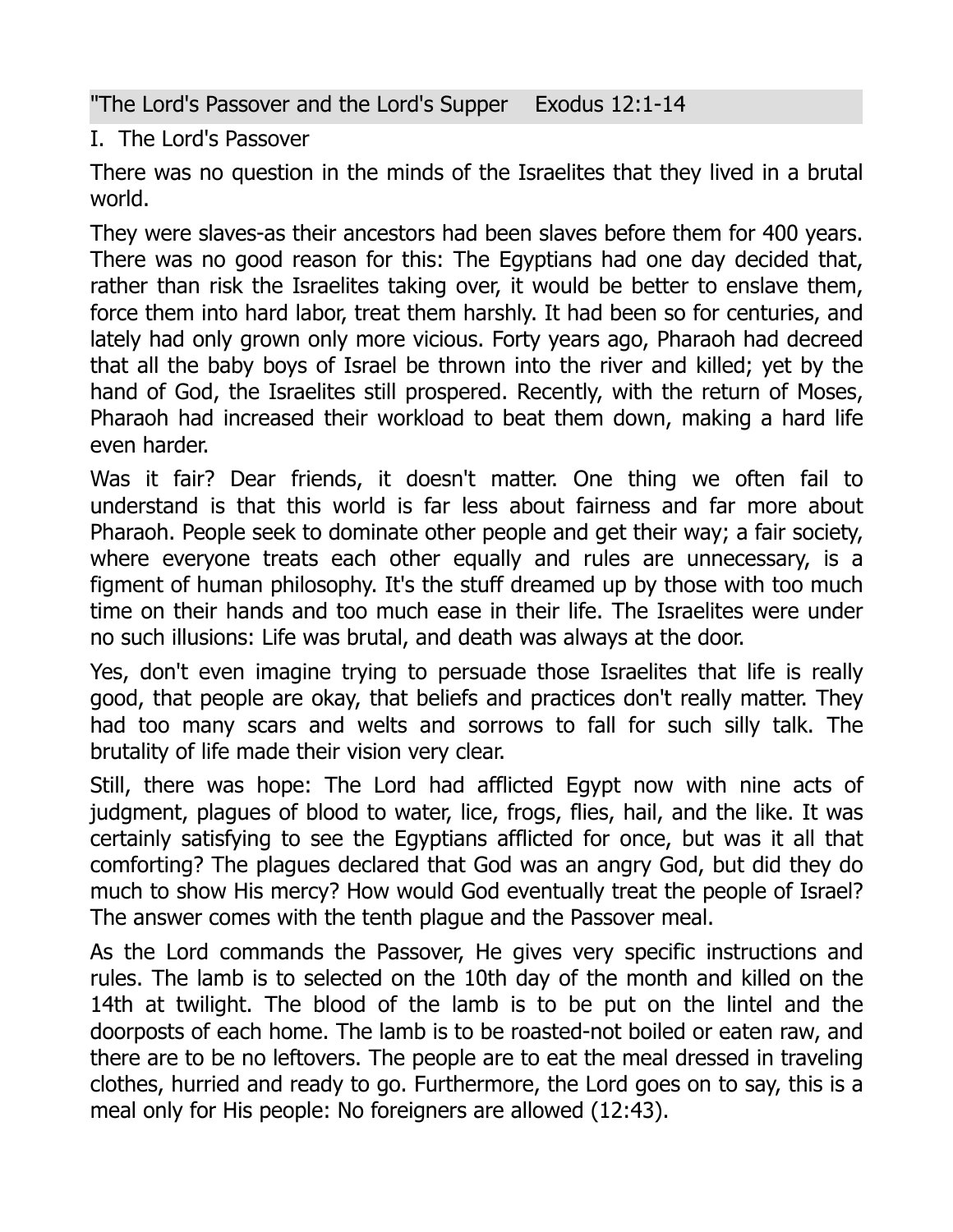The instructions are specific because a specific judgment is on the way: The Lord is about to go through Egypt, and He will take the life of every firstborn male-human or livestock-where He doesn't find blood on the door. However, He will pass over the homes where He finds the blood of the lamb. That night, the firstborns will be spared; following that night, all of Israel will be delivered.

When the night has passed and the judgment has taken place, the Lord commands Israel to celebrate the Passover every year, so that they do not forget how He brought them out of Egypt. It is as if He says, "Do this in remembrance of Me. For as oft as you eat this lamb and celebrate this meal, you proclaim My grace until I come."

Now, I do not mean to be trivial nor a smart aleck. But I venture to ask you this: Do you think that the Israelites were tempted to tinker with the Lord's instructions for the Passover, to tweek it a bit to be easier to do or whatever? Perhaps wait for the meal until the 15th day of the month, or roast beef instead of lamb? Or invite the foreigners whom God had forbidden from the meal? Or just pretend to put blood on the doorposts and the lintel, but avoid the messiness of doing so? I daresay that the answer is no. Why?

Because the Lord Himself makes clear: "It is the Lord's Passover" (12:11). He does not leave the meal up to them; it is His meal, and He sets the menu and the rules. After nine plagues and a promised tenth, there are likely few-if any! who believe that God encourages freedom of expression and artistic license when it comes to His commands. What He says goes.

Furthermore, this is no academic exercise, no "let's pretend." The stakes are life and death, nothing less. If they start to tinker with the meal, they can't be sure if it is still the Lord's Passover or not; and if they're not sure about that, they can't be sure that their firstborn sons will be alive the next morning. They certainly aren't about to risk that.

However, we do the Passover a great injustice if we only speak of the dangers of disobeying God. The meal is the meal of life. The Israelites know that the world is no friend, that they are slaves in Egypt, and that they face death in slavery without the Lord's help. On the other hand, the Lord promises life and deliverance through this meal and His hand.

Do you see? There are two reasons to celebrate the Passover just as God says. One is obedience to Him: His ways are always right and true, and to disobey Him means sin and death-sooner or later. But the other is because the Lord's Word promises benefits: Life and deliverance from slavery. In the end, the Israelites don't celebrate Passover out of fear of an angry God; they celebrate it because He is rescuing them from their slavemasters and enemies.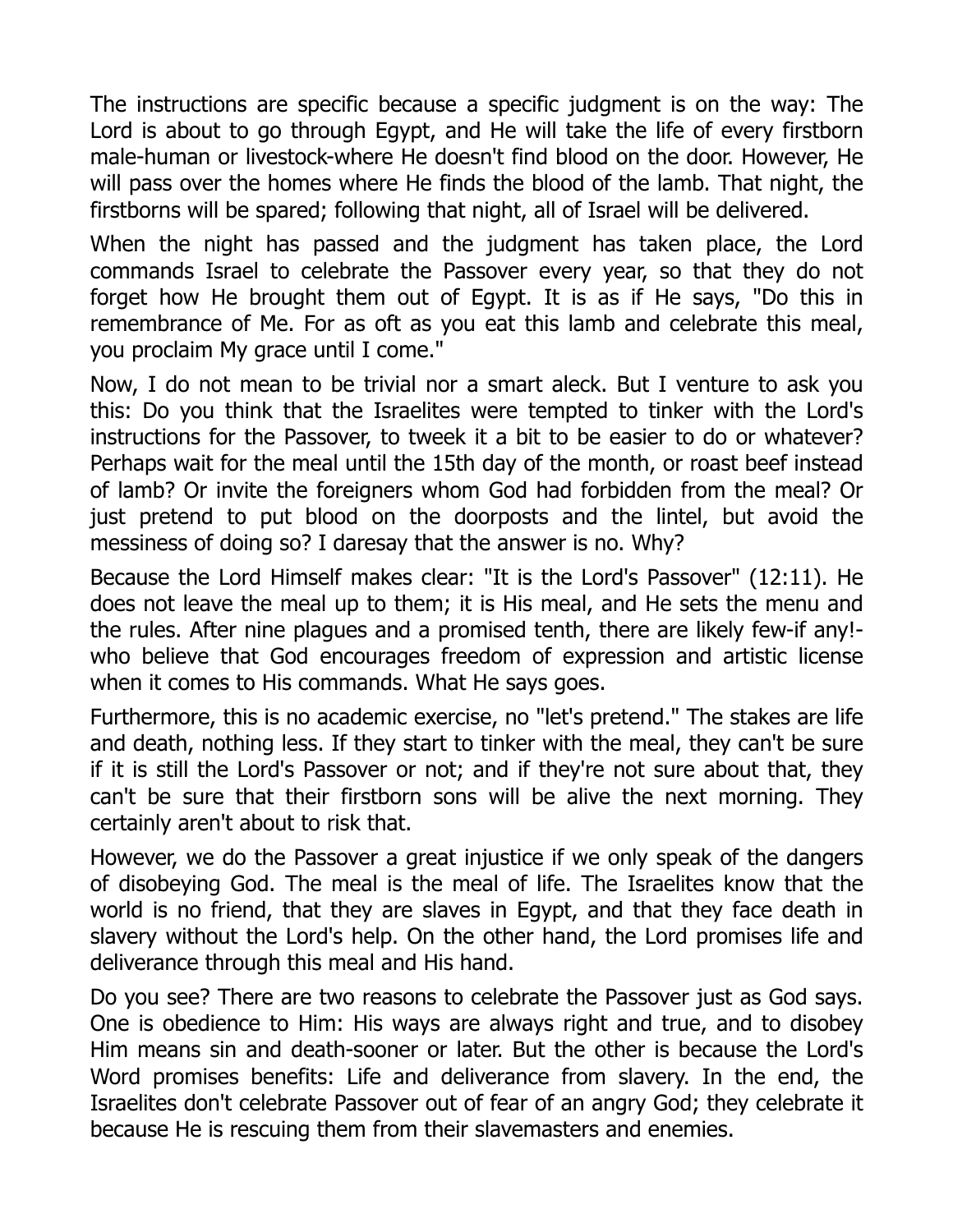The Israelites celebrate the Lord's Passover, just as He commands, and the outcome is clear the next morning. Death and mourning envelop all of Egypt, and Israel is released from slavery.

Why? Because of the Lord and His Passover. Because, according to His Word, lambs were slaughtered and blood was shed for life and salvation.

And because the Passover points to the Lamb of God who is coming, to take away the sins of the world.

## II. The Lord's Supper

Looking back at the brutality and the mortality of the times in Exodus 12, we might well breathe a sigh of relief. Although such horrors as slavery still exist here and there across the world, we live in a pretty civilized time and life isn't near as brutal and terrible as it used to be. In fact, it's relatively easy to disconnect from the children of Israel in Exodus 12: These are simply different times.

However, they are not much that different. Even as the Passover Lamb foretold Jesus, the Lamb of God who takes away the sins of the world, the slavery of Israel in Egypt is intended to send a warning of the slavery that Jesus died to free us from: Slavery to sin.

Jesus Himself declares, "Most assuredly, I say to you, whoever commits sin is a slave of sin" (John 8:34). Sometimes, we can see this to be true, for the chains are obvious, the prison walls evident, and the suffering apparent: Consider the drug addict, whose enslavement to narcotics results in ruin and finally death. Consider any addiction, for we can easily associate this with being enslaved to an evil master.

However, we must be on our guard, for slavery to sin is often quite enjoyable and acceptable in our modern day. Too often, the chains of sin feel more like jewelry and fine bracelets, meant to be worn proudly and shown off to others. Too often, the prison of sin seems to have no walls, and the ceiling that separates the sinner from God is painted a pleasant sky blue.

In our civilized world and easy life, slavery still exists-but in forms so enjoyable that we tend not to mind. The rich man who puts trust in his wealth and lives to build his portfolio is enslaved to sin, even if the chains look like a Rolex watch, a Lexus sedan and a Gucci suit. The couple that lives together without marriage may cite economic reasons or their love for one another, but their infatuation that puts one another before God is in fact a cell. The feminist chant that women must be free to choose abortion is no freedom at all; it is a wicked Pharaoh who still puts children to death.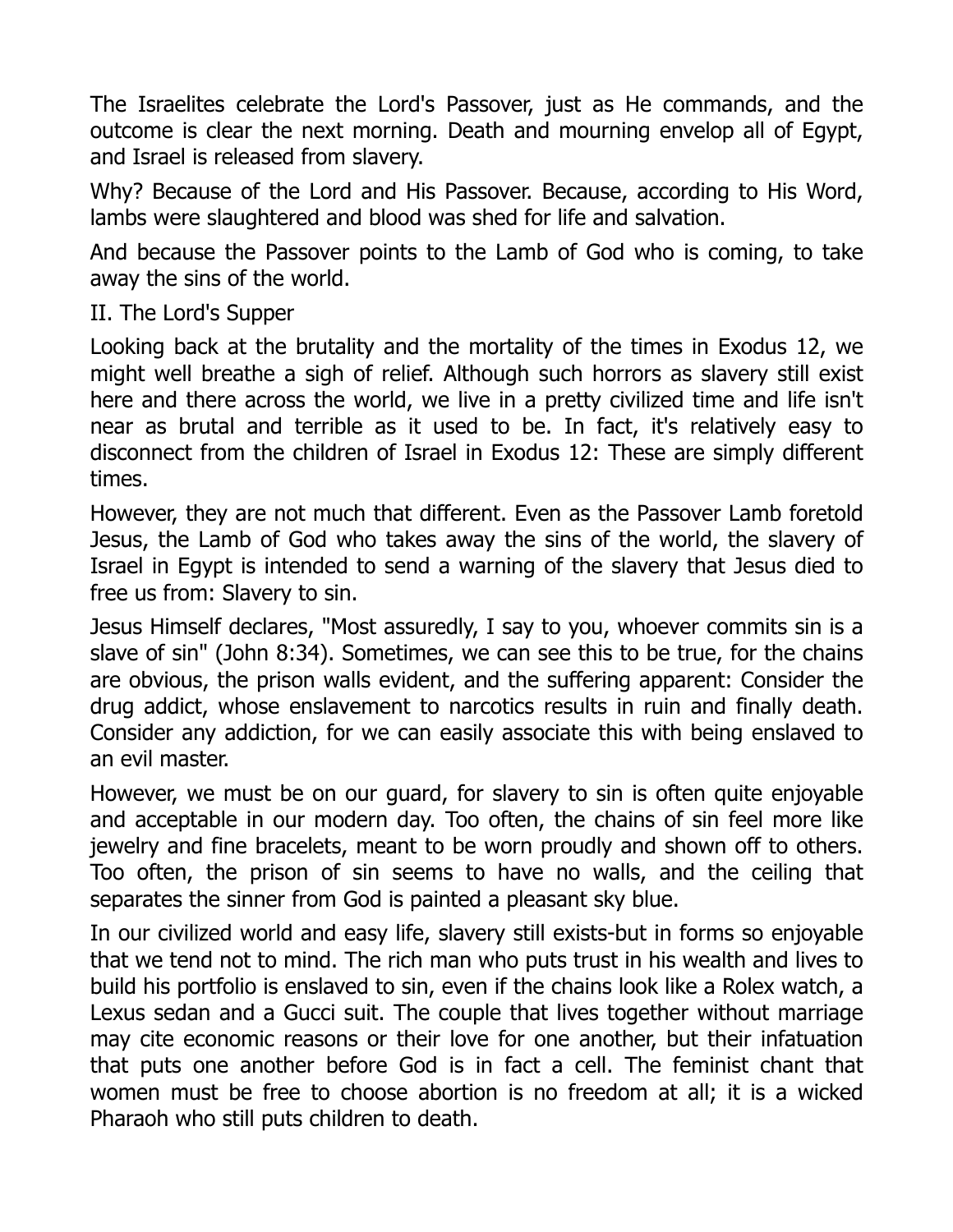We mention only three examples, the enslaving chains of riches, human love and license dressed up as freedom. You see the problem, I hope: It is difficult to persuade anyone that riches, human love and freedom can be dangerous things. Society, in fact, trumpets these as virtues.

But we do not rely on society to tell us the truth; rather we rely on God's Word. To the one in love with wealth, the Lord declares the seventh, ninth and tenth commandments. To the couple in love, He admonishes with the sixth. To the one who chants "freedom to choose," He preaches the fifth. To all, He warns, "To be carnally minded is death, but to be spiritually minded is life and peace" (Ro. 8:6); and, "For if you live according to the flesh you will die; but if by the Spirit to put to death the deeds of the body, you will live" (Jam. 1:13).

My point is this. Because of the ease and civilized nature of the world in which we live, we tend to disconnect from the brutal, life-and-death situation of the Israelites. But this is still a matter of life and death, and the devil delights that the slavery is so enjoyable that very few want to be set free.

One of the greatest challenges to the Christian is the everyday, always-present fight against the permissiveness of society, which says, "This sin and that sin are all right, and the Lord really doesn't care." Signs of His of judgment are all around; proof that He still hates sin is as evident as those ten plagues of old, yet we are tempted to go easy on sin and believe that it really doesn't matter. We're tempted to believe that slavery is just fine.

Into this world of sin the Lord sends His Word and Sacraments. By His Word, He warns of the dangerous enslavement of sin in His Law. For those who hear His Law and are cut to the heart about their sin, He offers forgiveness in His Gospel. By His Word, and by Holy Baptism, He takes repentant slaves of sin and makes them into His holy people - His new Israel.

And for His people of Israel, He also offers a meal: Our Lord Jesus Christ, on the same night in which He was betrayed, took bread: and when He had given thanks, He brake it and gave it to His disciples, saying, "Take, eat, this is My body, which is given for you. This do in remembrance of Me. After the same manner also He took the cup when He had supped, and when He had given thanks He gave it to them, saying, "Drink ye all of it; this cup is the New Testament in My blood, which is shed for you for the remission of sins. This do, as oft as ye drink it, in remembrance of Me."

He gives specific instructions, calling for His people to use bread, wine and His Word. He calls upon His people to examine themselves, lest they come to His table with unrepentant sin. He calls upon His people to believe in His bodily presence there, lest they come to His table with unrepentant false teaching. He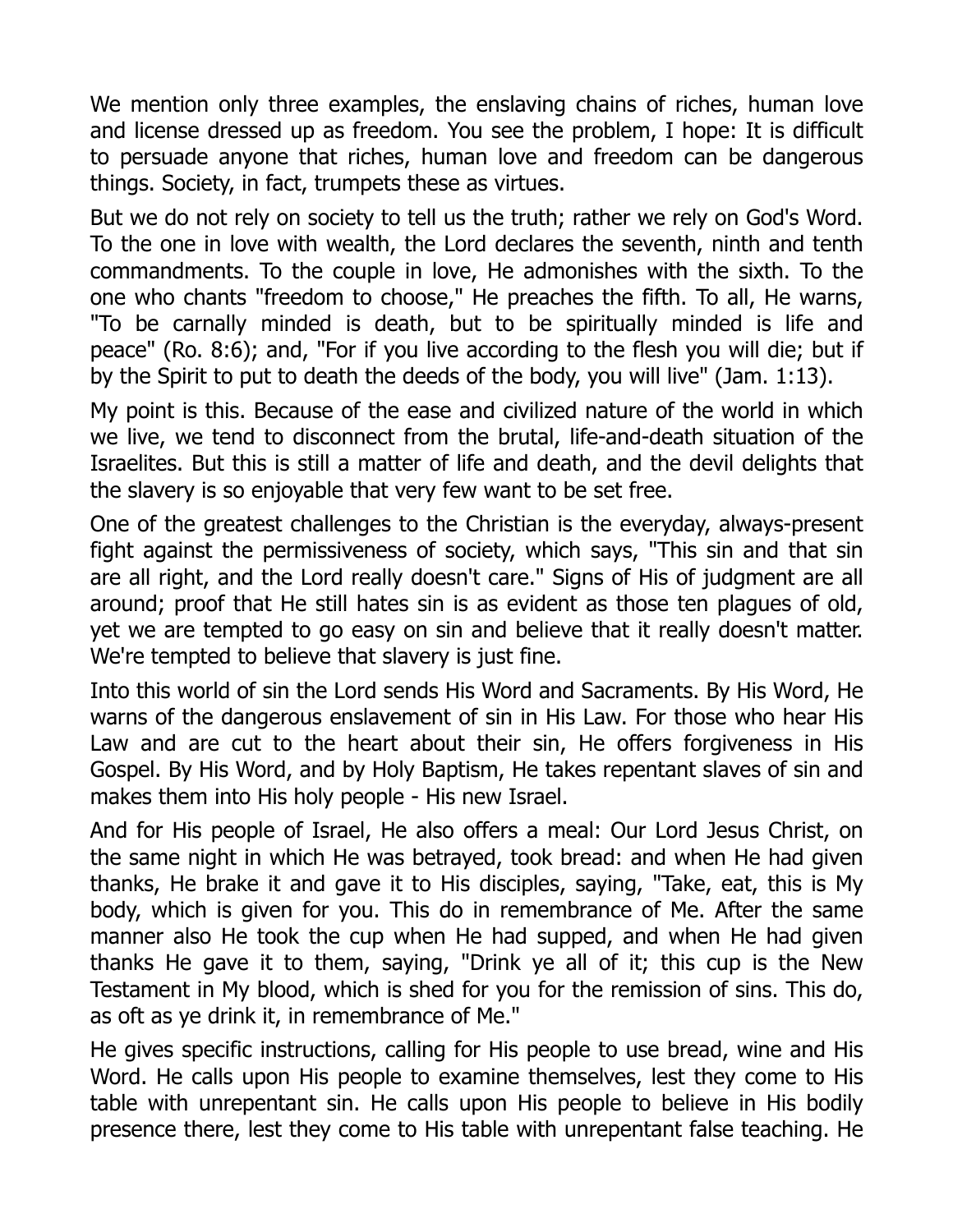declares that this is a supper for His people, and no foreigners are allowed. But along with these specific instructions, He gives a promise of deliverance: This is for the forgiveness of sins. This continues to strengthen your faith and keep you in the family. This dissolves the shackles of sin that the devil seeks to reattach, hoping to make you His prisoner once more. And because this is for the forgiveness of sins, it is a foretaste of the feast to come-the banquet feast of heaven.

The instructions are specific-but oh, the blessing!

However, in a world where slavery to sin seems so hip, the Lord's Supper seems so restrictive. Does it really have to be according to the Lord's instructions? Does it have to be bread and wine? Do we really have to examine ourselves and be repentant of all of our sin? Do we really need to believe that He's really present-body, blood and all-in, with and under that bread and wine? Shouldn't this meal be more about us being together, and less about the forgiveness of sins? And, for goodness' sake, does it have to be closed?

To all such questions, we paraphrase the Lord's Word from Exodus 12: As it was the Lord's Passover, so Holy Communion is the Lord's Supper. He is the Host, and He sets the rules. If we change Holy Communion from what He says, it means one of two things: Either it's still His Supper, but we're celebrating it in a way that displeases Him; or it's not His Supper anymore. And if it's not His Supper, then He isn't there; and if He isn't there, He isn't giving forgiveness there.

It would be silly for us-or a cook of my limited skill, anyway-to try to make a cake by ignoring the ingredients and the instructions of the recipe; in exercising my freedom to change things, I would end up with a baked boat anchor, but certainly not food. (It would also make little sense to serve up food to those allergic to it, in order to make them feel included.) It would be far worse to ignore the ingredients and instructions of our Lord for His Supper, for the forgiveness of sins is at stake.

Perhaps I go on too long with the warnings here. In some ways, the lengthy warning is necessary because the Lord's doctrine and practice is always under such attack. On the other hand, I wish to avoid another trap, which is this: In discussing Holy Communion, we tend to focus so much on the instructions which may trouble us that we fail to rejoice in the blessings.

The blessings are so great and so many! We were born as slaves to sin, unable to free ourselves, and deserving only death and hell. Yet the Lord has saved us, washed us clean in our Baptism, and now feeds and nurtures our faith by His gift of Holy Communion. The Lord is present in this Sacrament- present for your